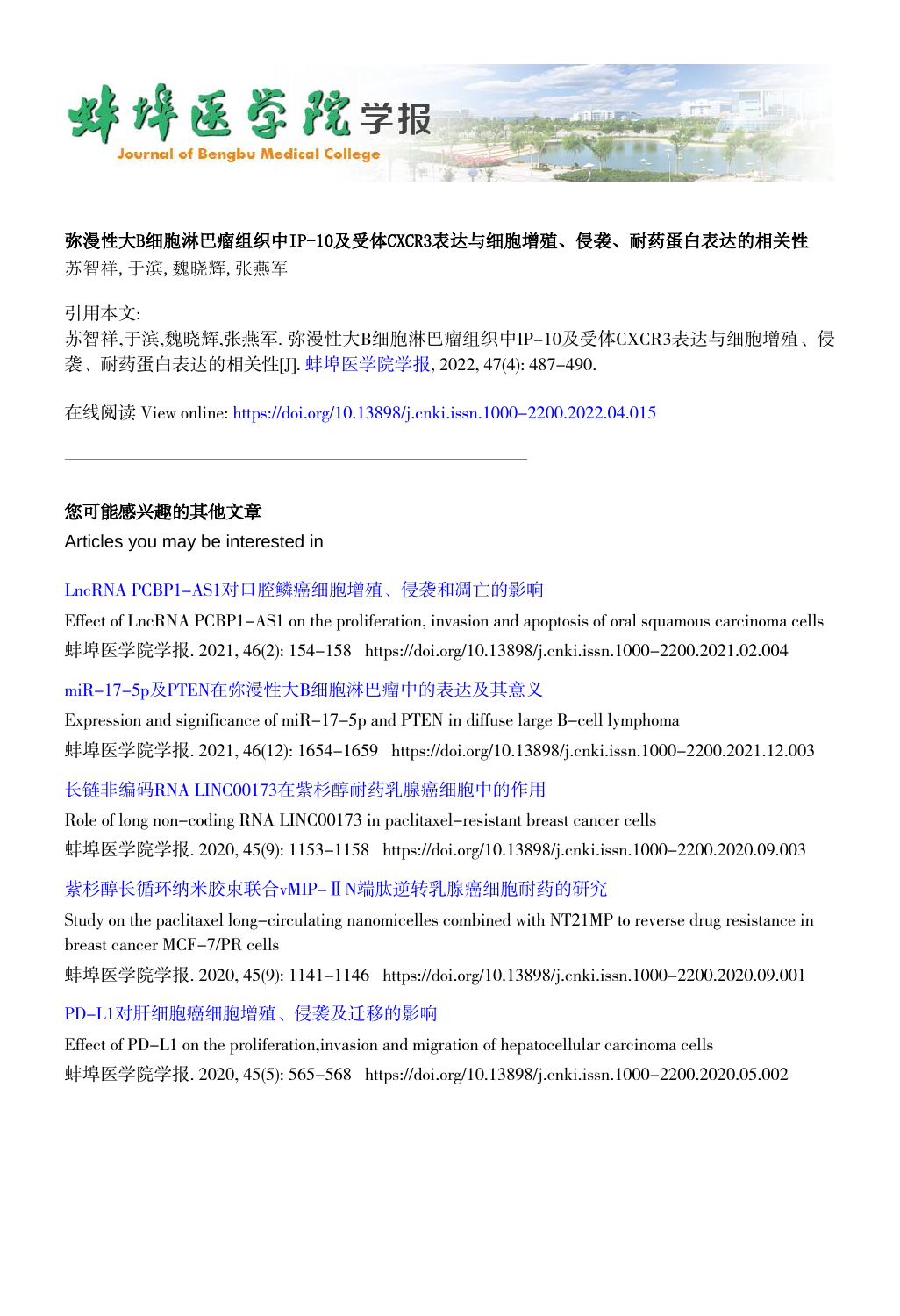[文章编号] 1000鄄2200(2022)04鄄0487鄄04 ·临床医学·

# 弥漫性大 B 细胞淋巴瘤组织中 IP-10 及受体 CXCR3 表达 与细胞增殖、侵袭、耐药蛋白表达的相关性

### 苏智祥',于 滨 $^{\scriptscriptstyle{2}}$ ,魏晓辉',张燕军'

[摘要] @ 的:研究弥漫性大 B 细胞淋巴瘤(DLBCL)病人组织中重组人干扰素诱导蛋白-10(IP-10)及受体 CXC 亚族趋化因子 受体 3(CXCR3)的表达及与细胞增殖、 侵袭、耐药蛋白表达的相关性。 方法:选取 60 例 DLBCL 病人资料,30 例反应性淋巴结 增生病人为对照组,比较 2 组 IP-10、CXCR3、细胞增殖指标 Ki67、增殖细胞核抗原( PCNA)、白细胞分化抗原 44 变异体 6 (CD44V6)、基质金属蛋白酶-9(MMP-9)、P-糖蛋白(P-gp)、多药耐药相关蛋白 1(MRP1) 的表达。 结果: DLBCL 组中 IP-10、 CXCR3、Ki67、PCNA、CD44V6、MMP-9、P-gp、MRP1 的表达明显高于对照组(P < 0.01), 在 DLBCL 组织中, IP-10、CXCR3 的表达 与细胞增殖相关蛋白(Ki67、PCNA)及肿瘤侵袭相关蛋白(PCNA、CD44V6)具有相关性(P < 0. 05 ~ P < 0. 01),而与细胞耐药相 关蛋白(P-gp、MRP1)表达无相关性(P > 0.05)。 结论:在 DLBCL 组织中 IP-10 及受体 CXCR3 表达明显增高, IP-10 及受体 CXCR3 表达可能增加了肿瘤细胞的增殖及侵袭性,与肿瘤细胞的耐药性可能无关。

[关键词] 弥漫性大 B 细胞淋巴瘤;重组人干扰素诱导蛋白-10;CXC 亚族趋化因子受体 3;增殖;侵袭

[中图法分类号] R 733.1 [文献标志码] A DOI:10. 13898/j. cnki. issn. 1000-2200. 2022. 04. 015

# Study on the correlation between the expression levels of IP-10 and CXCR3 in diffuse large B-cell lymphoma tissue, and cell proliferation, invasion and drug resistance proteins expression

SU Zhi-xiang<sup>1</sup>, YU Bin<sup>2</sup>, WEI Xiao-hui<sup>1</sup>, ZHANG Yan-jun<sup>1</sup>

(1. Department of Internal Medicine,2. Department of Integrated and Western Medcine, Shaanxi Provincial Tumor Hospital, Xi'an Shaanxi 710061, China)

[Abstract] Objective: To study the correlation between the expression levels of recombinant human interferon inducible protein-10 (IP-10) and CXC subfamily chemokine receptor  $3$  (CXCR3) in diffuse large B-cell lymphoma(DLBCL) tissue, and cell proliferation, invasion and drug resistance proteins expression. Methods: Sixty DLBCL patients and 30 patients with reactive lymph node hyperplasia were divided into the DLBCL group and control group, respectively. The levels of IP-10, CXCR3, cell proliferation indicator Ki67, proliferating cell nuclear antigen (PCNA), leukocyte differentiation antigen  $44V6$  (CD44V6), matrix metalloproteinase-9 (MMP-9), P-glycoprotein (P-gp) and multidrug resistance associated protein 1 (MRP1) were compared between two groups. Results: The expression levels of IP-10, CXCR3, Ki67, PCNA, CD44V6, MMP-9, P-gp and MRP1 in DLBCL group were significantly higher than those in control group( $P < 0.01$ ). In DLBCL group, the expression levels of IP-10 and CXCR3 were correlated with the expression of cell proliferation-related proteins(Ki67 and PCNA) and tumor invasion-related proteins(PCNA and CD44V6)( $P < 0.05$  to  $P < 0.01$ ), and not correlated with the expression of cell drug-resistance-related proteins(P-gp and MRP1)( $P > 0.05$ ). Conclusions: In DLBCL, the expression levels of IP-10 and CXCR3 increase significantly. The expression of IP-10 and CXCR3 may increase the proliferation and invasion of tumor cells, which may not be related to the drug resistance of tumor cells.

 $\kappa$  Wey words] diffuse large B-cell lymphoma; interferon-inducible protein-10;CXC subfamily chemokine receptor 3; proliferation; invasion

弥漫大 B 细胞淋巴瘤(DLBCL)是在我国最常 见的一种侵袭性非霍奇金淋巴瘤(NHL),通过免疫 治疗联合化疗后有近半数以上的病人可长期存活, 但仍有相当一部分病人因淋巴瘤进展而死亡。 如何

[作者简介] 苏智祥(1978 - ),男,硕士,主治医师.

进一步评估 DLBCL 病人的预后,以及采用生物学分 型和制定个体化治疗方案是当前研究的热点之一。 重组人干扰素诱导蛋白-10(IP-10)作为一种趋化因 子,在实体上皮恶性肿瘤中研究较多,在淋巴瘤的研 究报道很少。 有报道称初诊的 DLBCL 病人,外周血 IP-10 水平越高,提示疾病复发可能性越大并且有着 更短的生存时间[1-2]。对于淋巴瘤,目前认为细胞 增殖指数、侵袭性蛋白表达增高及化疗耐药蛋白高 表达与恶性度增高密切相关。 为此,我们主要通过

<sup>[</sup>收稿日期] 2019 - 12 - 05 [修回日期] 2020 - 09 - 28

<sup>[</sup>基金项目] 陕西省卫生计生科研基金项目(2016D053)

<sup>[</sup>作者单位] 陕西省肿瘤医院 1. 内三科,2. 中西医结合科,陕西 西安 710061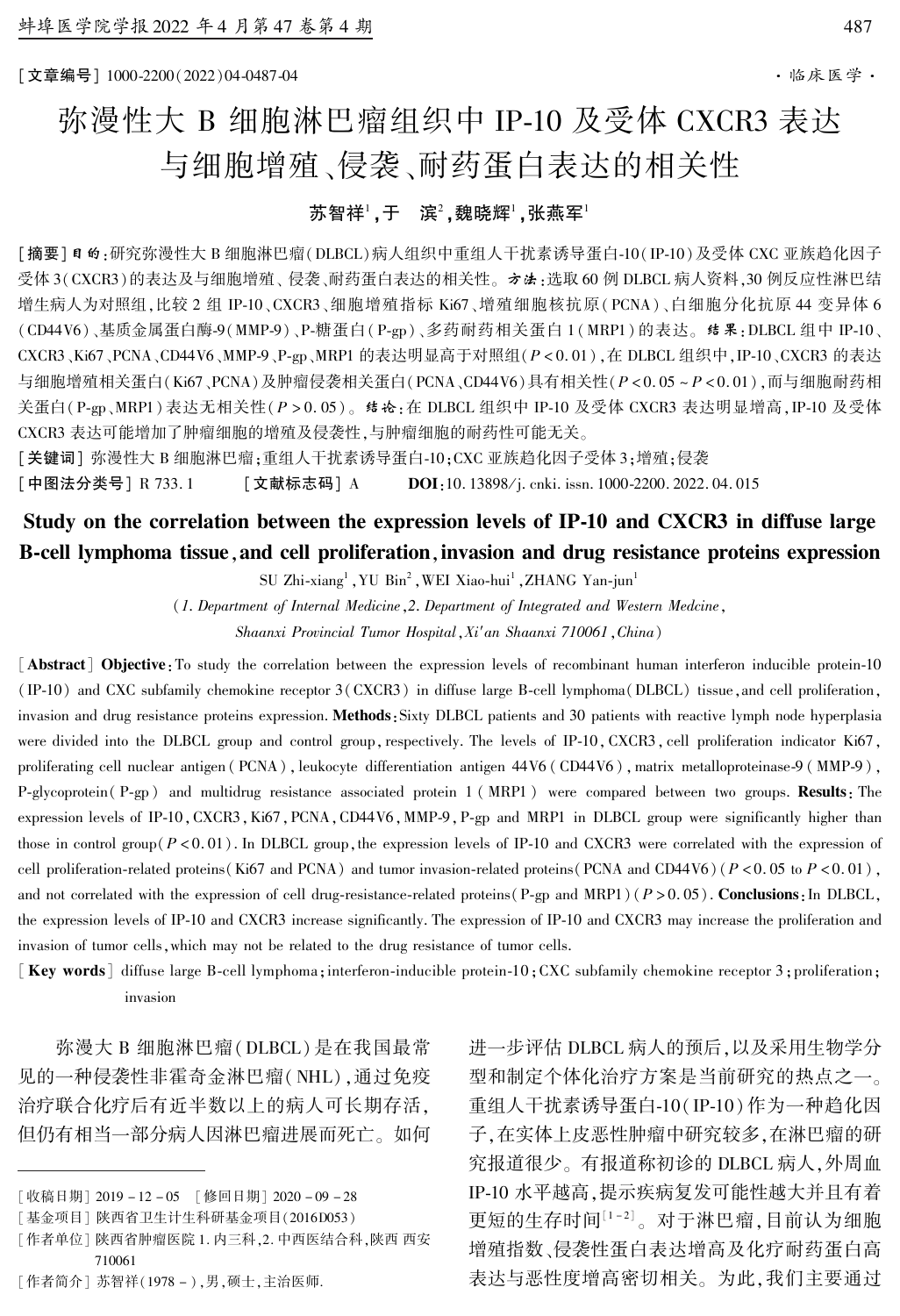免疫组织化学方法检测淋巴瘤组织中 IP-10、CXC 亚族 趋 化 因 子 受 体 3 ( CXCR3 )、 细 胞 增 殖 指 标 Ki67、增殖细胞核抗原(PCNA)、白细胞分化抗原 44 变异体 6(CD44V6)、基质金属蛋白酶-9(MMP-9)、P 糖蛋白(P-gp)、多药耐药相关蛋白 1 (MRP1) 的表 达,探讨 IP-10 及其受体 CXCR3 与 Ki67、PCNA、 CD44V6、MMP-9、P-gp、MRP1 表达的关系。 现作 报道。

### 1 资料与方法

1. 1 标本选择 60 例 DLBCL 标本均来自我院病 理科 2008 - 2019 年病理存档石蜡包埋标本,所有病 人均经活组织检查病理及免疫组织化学证实,按照 2016 版 WHO 造血与淋巴组织肿瘤分类标准诊断为 DLBCL,纳入观察组。 纳入标准:(1)人类免疫缺陷 病毒(HIV)检测阴性、EB 病毒阴性、肝脏、肾脏、心 脏检查结果为大致正常;(2)年龄 18 ~ 70 岁;(3)知 情同意,并签署知情同意书。 选取 30 例本院外科手 术切取的病理为反应性淋巴结增生病人为对照组。

1.2 方法 采用免疫组织化学 S-P 法对病人 IP- $10$ , CXCR3, Ki67, PCNA, CD44V6, MMP-9, P-gp, MRP1 表达进行检测。取存档蜡块制 4 µm 厚连续 切片。 石蜡切片经二甲苯脱蜡,梯度脱水,于体积 分数0.03 的 H<sub>2</sub>O<sub>2</sub> 中室温下孵育 15 min ; 浸入 0.01 mol/L的枸橼酸盐缓冲液(pH 6.1)中,微波抗 原修复;以体积分数 0. 10 的非免疫性牛血清蛋白封 闭,分别加入一抗(1:200 兔抗人多克隆抗体,均购 自北京博奥森生物技术有限公司),于 37 ℃温箱中 孵育 1 h;加入通用型免疫组织化学羊抗兔二抗(购

自北京博奥森生物技术有限公司),37 ℃温箱孵育 10 min;DAB 显色,苏木精复染,二甲苯透明,中性树 胶封片。 严格按说明书进行操作。 以 PBS 替代一 抗作为阴性对照。

1. 3 结果判定标准 IP10 及 CXCR3 阳性常规染 色均应定位于肿瘤细胞的细胞质及细胞膜, MMP-9 阳性常规染色均应定位于在肿瘤间质及细胞质中, Ki67、PCNA 阳性常规染色均应定位于在肿瘤细胞 核中。P-gp、CD44V6、MRP1 阳性常规染色均应定位 于肿瘤细胞膜。 所有病人均常规行病理及免疫组织 化学检查。 所有切片均采用双盲法由 2 位高级职称 病理学专家阅片。 结果采用计分方法对染色程度及 阳性细胞百分数进行计分。 首先将染色强度打分:0 分为无色,1 分为淡黄色,2 分为棕黄色,3 分为棕褐 色。 再将阳性细胞所占的百分比打分,0 分为阴性, 1分为阳性细胞数≤10% ,2 分为 > 10% ~ 50% ,3 分 为 > 50% ~ 75% ,4 分为 > 75% ,染色强度与阳性细 胞百分比分值的乘积 > 3 分为免疫反应( + )。 1.4 统计学方法 采用 $\chi^2$ 检验。

### 2 结果

2. 1 DLBCL 病人与对照组相关检测结果比较 DLBCL 组病人 IP-10、CXCR3、Ki67、PCNA、CD44V6、 MMP-9、P-gp、MRP1 表达阳性率均较对照组高(P < 0.01)(见表 1)。在对照组中, Ki-67 和 PCNA 阳性 细胞主要集中于滤泡生发中心内,生发中心以外的 区域只有极少数散在分布的大细胞呈现阳性反应, 分别有 2 例及 1 例高表达(不包括生发中心)。

| 分组       |                                 | $IP-10$                                              |        | CXCR3  |        | Ki67  |      | <b>PCNA</b>              |        | CD44V6 |      | MMP-9 |      | $P$ -gp                  |        | MRP1 |        |
|----------|---------------------------------|------------------------------------------------------|--------|--------|--------|-------|------|--------------------------|--------|--------|------|-------|------|--------------------------|--------|------|--------|
|          | $\boldsymbol{n}$                | $\overline{\phantom{0}}$<br>$\overline{\phantom{0}}$ |        | -      | $^{+}$ | -     | $^+$ | $\overline{\phantom{0}}$ |        | -      |      | -     |      | $\overline{\phantom{0}}$ |        |      |        |
| DLBCL 组  | 60                              | 48                                                   | 12     | 46     | 14     | 40    | 20   | 36                       | 24     | 38     | 22   | 45    | 15   | 35                       | 25     | 33   | 27     |
| 对照组      | 30                              | 14                                                   | -16    | 12     | 18     | 2     | 28   | $\sim$ 1                 | 29     | 2      | 28   | 3     | 27   | $\overline{4}$           | 26     | 3    | 27     |
| $\chi^2$ | $\hspace{0.1mm}-\hspace{0.1mm}$ | 10.37                                                |        | 11.73  |        | 28.93 |      | 24.24                    |        | 23.76  |      | 31.39 |      | 16.49                    |        |      | 16.88  |
| P        |                                 |                                                      | < 0.01 | < 0.01 |        |       | 0.01 |                          | < 0.01 |        | 0.01 |       | 0.01 |                          | < 0.01 |      | < 0.01 |

表 1 DLBCL 病人与对照组 IP-10、CXCR3、Ki67、PCNA、CD44V6、MMP-9、P-gp、MRP1 检测表达比较

2.2 DLBCL 组织 IP-10 与 Ki67、PCNA、CD44V6、 MMP-9、P-gp、MRP1 的表达相关性分析 DLBCL 组 织中 IP-10 表达与 Ki67、PCNA、CD44V6、MMP-9 表 达之间存在着相关性 $(P < 0.05 \sim P < 0.01)$ , 与 P-gp 和 MRP 表达之间无相关性(P > 0.05)(见表 2)。

2. 3 DLBCL 组织 CXCR3 与 Ki67、PCNA、CD44V6、 MMP-9、P-gp、MRP1 的表达相关性分析 DLBCL 组 织中 CXCR3 表达与 Ki67、PCNA、CD44V6、MMP-9 表达之间存在着相关性 $(P < 0.05 \sim P < 0.01)$ , 与 Pgp 和 MRP1 表达之间无相关性 ( P > 0. 05 ) ( 见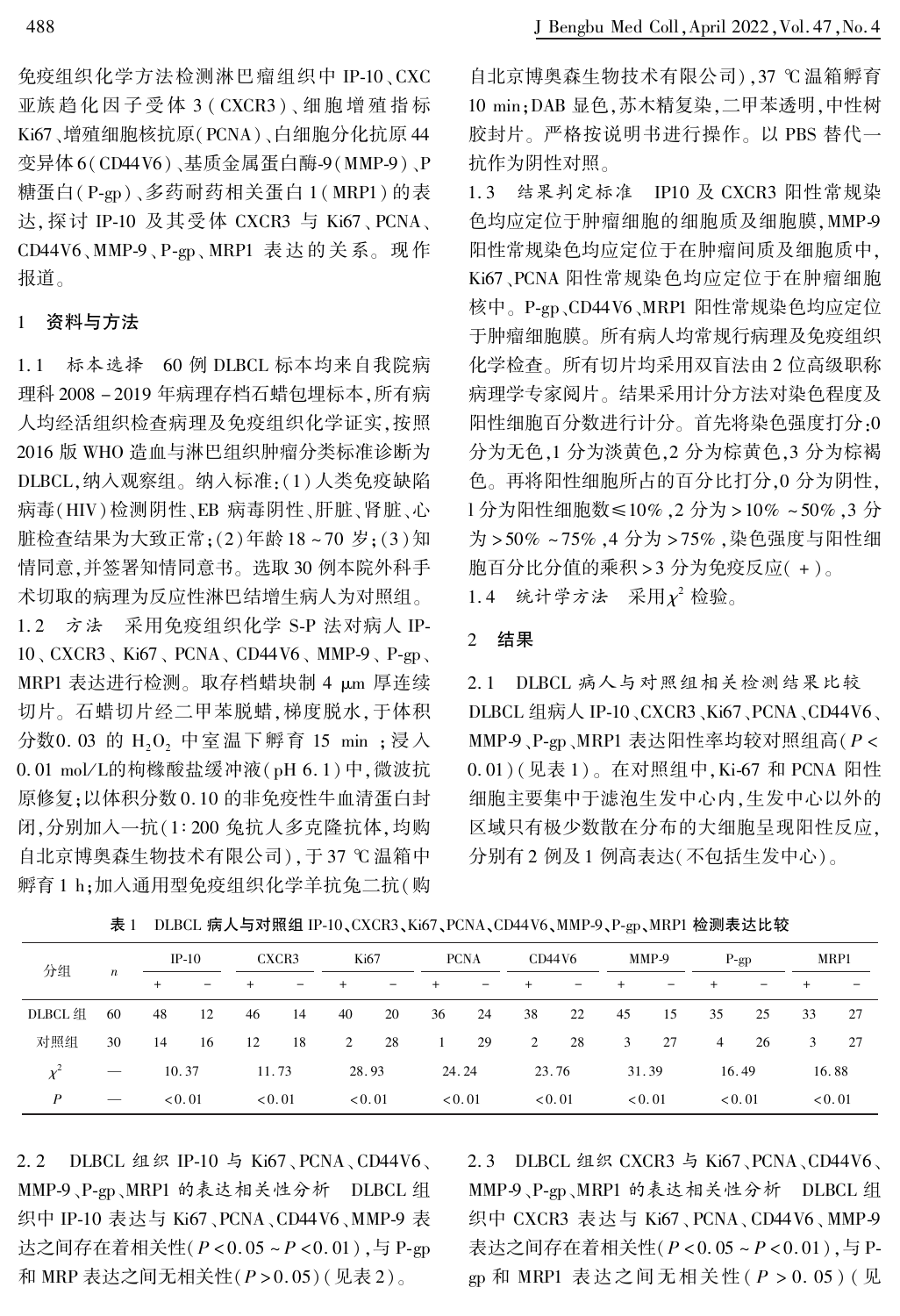表 3)。

表 2 IP-10 与 Ki67、PCNA、CD44V6、MMP-9、P-gp、MRP1 的表达相关性分析

|             |    | $IP-10$        |          | $\boldsymbol{P}$ |  |  |
|-------------|----|----------------|----------|------------------|--|--|
| 项目          | 阳性 | 阴性             | $\chi^2$ |                  |  |  |
| Ki67        |    |                |          |                  |  |  |
| 阳性          | 36 | 4              |          |                  |  |  |
| 阴性          | 12 | 8              | 5.74     | < 0.05           |  |  |
| <b>PCNA</b> |    |                |          |                  |  |  |
| 阳性          | 33 | 3              |          |                  |  |  |
| 阴性          | 15 | 9              | 5.94     | < 0.05           |  |  |
| CD44V6      |    |                |          |                  |  |  |
| 阳性          | 32 | $\mathfrak{2}$ |          |                  |  |  |
| 阴性          | 16 | 10             | 9.77     | < 0.01           |  |  |
| MMP-9       |    |                |          |                  |  |  |
| 阳性          | 40 | 5              |          | < 0.01           |  |  |
| 阴性          | 8  | $\overline{7}$ | 6.81     |                  |  |  |
| P-gp        |    |                |          |                  |  |  |
| 阳性          | 30 | 5              |          | > 0.05           |  |  |
| 阴性          | 18 | $\overline{7}$ | 1.71     |                  |  |  |
| MRP1        |    |                |          |                  |  |  |
| 阳性          | 27 | 6              |          | > 0.05           |  |  |
| 阴性          | 21 | 6              | 0.15     |                  |  |  |

表 3  $CXCR3$  与  $Ki67, PCNA, CD44V6, MMP-9, P-gp,$ MRP1 的相关性分析

| 项目          |    | CXCR3 |          | $\boldsymbol{P}$ |  |
|-------------|----|-------|----------|------------------|--|
|             | 阳性 | 阴性    | $\chi^2$ |                  |  |
| Ki67        |    |       |          |                  |  |
| 阳性          | 35 | 5     | 6.16     | < 0.05           |  |
| 阴性          | 11 | 9     |          |                  |  |
| <b>PCNA</b> |    |       |          |                  |  |
| 阳性          | 32 | 3     |          |                  |  |
| 阴性          | 14 | 11    | 10.23    | < 0.01           |  |
| CD44V6      |    |       |          |                  |  |
| 阳性          | 33 | 5     | 6.00     | < 0.05           |  |
| 阴性          | 13 | 9     |          |                  |  |
| MMP-9       |    |       |          |                  |  |
| 阳性          | 40 | 5     |          |                  |  |
| 阴性          | 6  | 9     | 12.42    | < 0.01           |  |
| $P$ -gp     |    |       |          |                  |  |
| 阳性          | 26 | 9     |          | > 0.05           |  |
| 阴性          | 20 | 5     | 0.27     |                  |  |
| MRP1        |    |       |          |                  |  |
| 阳性          | 25 | 8     | 0.03     | > 0.05           |  |
| 阴性          | 21 | 6     |          |                  |  |

#### 3 讨论

IP-10 是在研究 IFN-γ 诱发的免疫应答时,用分 子生物学技术从活化 U937 细胞株的基因表达产物 中筛选出来的,称干扰素诱导蛋白 10, IP-10 也被命 名为 CXCL10(C-X-C motif chemokine 10)。后来发 现在 IFN-γ 刺激下,活化的中性粒细胞、嗜酸性粒细 胞、单核细胞、上皮细胞、内皮细胞、纤维母细胞、角 质细胞等多种细胞也可以分泌、表达的 IP-10。 IP-10 通过与唯一的 A 亚族趋化因子受体 3(CXCR3) 结合发挥作用。

IP-10 作为一种趋化因子, 在实体上皮恶性肿瘤 中已经有较多的研究,国内外已有大量文献报道 IP-10 / CXCR3 的高表达与上皮来源恶性肿瘤的侵袭和 转移有关『3-5』,并且因此可作为多种上皮恶性肿瘤 的一种不良预后的判断指标<sup>[6-8]</sup>。并有研究<sup>[9]</sup>报道 通过抑制 IP-10 的 TLR 通路,可以抑制乳腺癌细胞 株的侵袭性转移。

但是 IP-10 在血液系统肿瘤-淋巴瘤中的研究报 道较少。STEPHEN 等[1] 收集 254 例新诊断的 DLBCL 病人血清,检测了 30 种血清因子,给予标准 RCHOP 方案联合依帕珠单抗及 RCHOP 两种方案 治疗后发现在这 30 种血清细胞因子中只有 IP-10 增高可以作为 2 种标准化疗方案的疗效及预后指 标,治疗前 IP-10 水平越高提示疾病复发可能性越 大并且有着更短的生存时间。 WITZIG 等[2] 对 295 例初治的 DLBCL 给予 RCHOP 方案化疗,也发现 IP-10 增 高 的 病 人 有 着 更 短 的 无 进 展 生 存 时 间。 RCHOP 方案是目前仍是众多指南推荐的 DLBCL 治 疗标准一线化疗方案,并被全世界众多国家作为金 标准方案使用, 然而上述两项研究结果提示在 DLBCL 病人中, 血清 IP-10 可以作为标准方案治疗 效果不佳的预测指标。 但对于具体的作用机制未见 后续报道。

对于淋巴瘤,目前仍认为细胞增殖指数 ( 如 Ki67、PCNA 等)、侵袭性蛋白表达增高(如 CD44、 MMP-9 等)及化疗耐药蛋白(P-gp、MRP1 等)等高表 达与恶性度增高密切相关 $^{\lfloor 10-12 \rfloor}$ 。IP-10 的表达与 DLBCL 的恶性度相关研究国内外都鲜见研究报道。 本研究发现, 在 DLBCL 组织中, IP-10 及 CXCXR3 的 表达与淋巴瘤细胞的增殖及侵袭指标密切相关,而 与淋巴瘤细胞的耐药指标无相关性,因此笔者认为, 对于 DLBCL 病人, IP-10 通过 IP-10/CXCR3 轴可能 增强 DLBCL 细胞的增殖性及及侵袭性,这也可能是